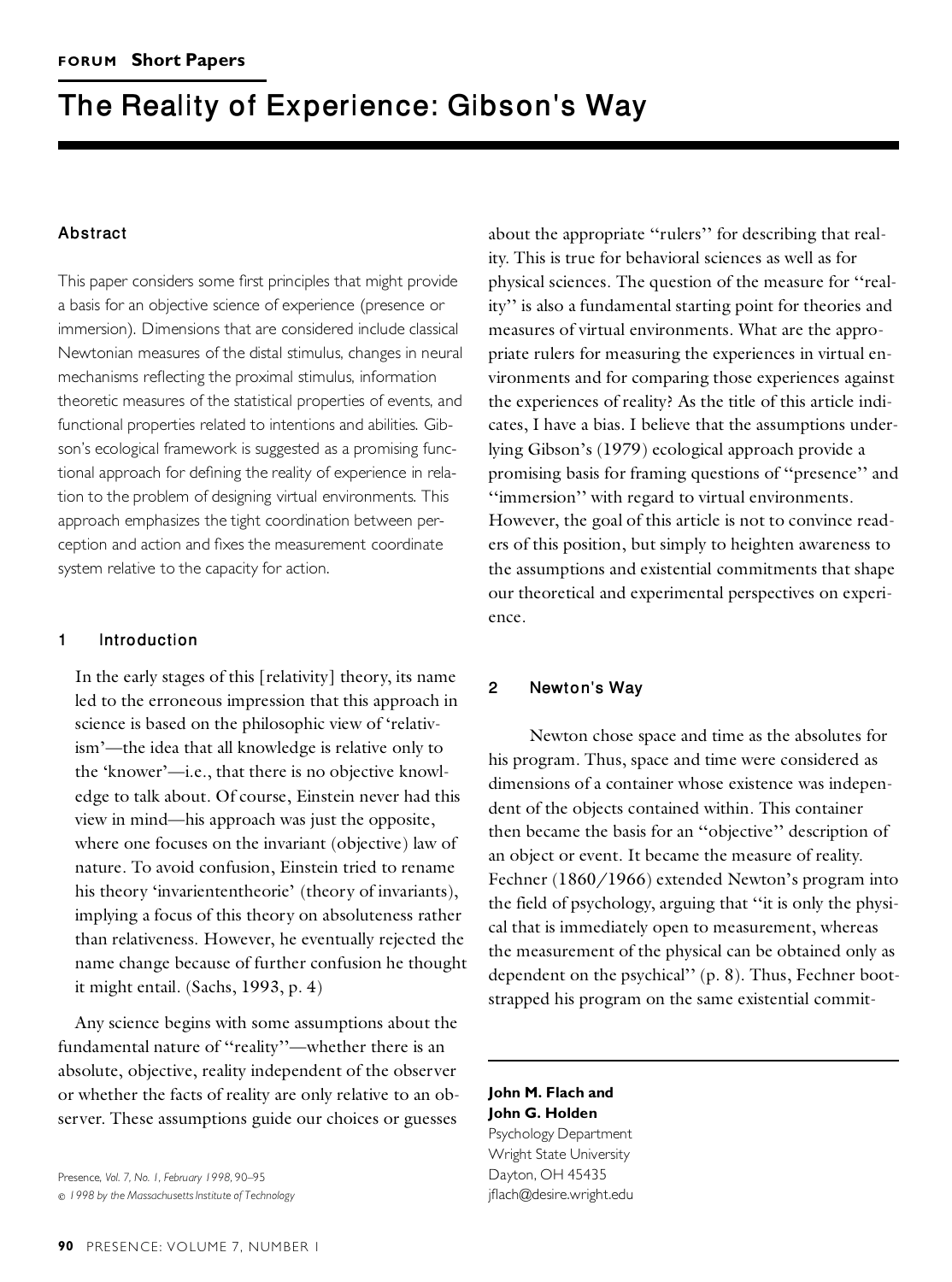ment as Newton. For the most part, experimental psychology remains committed to Newton's basis in which three-dimensional space and time (e.g., chronometric analysis) are the absolutes against which to measure behavior and experience.

## **<sup>3</sup> Einstein © <sup>s</sup> Way**

Einstein, along with many others (e.g., Galileo, Huygens, Leibniz) questioned the decision to use space and time as absolutes. Einstein argued that there was no "objective" test (i.e., experiment) that could distinguish the difference between uniform motion and absolute rest. The implication was that space and time were relative to a reference frame and thus could not be the basis for bootstrapping a science committed to realism. Space and time could not be the measure of reality. These measures were not observer independent. The relative nature of space and time creates a dilemma—either relinquish the commitment to realism, to objectivity, and maintain space and time as the basis for measurement, or, find a new basis. Einstein refused to give up the commitment to realism and chose instead to realign his basis for reality. This commitment led to the choice of the speed of light as the absolute upon which to bootstrap measures of reality.

Einstein's choice, obviously, has had revolutionary implications for our view of the physical world. Because the speed of light has dimensions of space and time, these dimensions which in Newton's program were orthogonal are now viewed as dependent. The speed of light provided a mapping from space to time and vice versa. Such a mapping was inconceivable within the Newtonian program. But what are the implications for a science of cognition and behavior? What are the implications for a science of experience? What are the implications for technologies such as VR whose objective is to shape experiences?

### **<sup>4</sup> Fechner © <sup>s</sup> Way**

One response is to persevere with the commitments of Newton and Fechner—to argue that Einstein's insights are not pertinent at the scale of human behavior; to argue that Einstein's insights have implications for atomic and cosmic scales of reality, but not for reality at the ecological scale. For psychology this argument leads naturally to a view of the environment as objects distributed within a container with dimensions of space and time. The container and the objects within are considered to have an absolute existence independent from the animal being studied. For those working in the Fechnerian tradition, Newtonian measures become the touchstone for reality. Classical measures of space and time become the defining properties of a stimulus. They define the ''real'' object. Human experience is measured against this reality. The implication for virtual reality systems is that fidelity is defined in relation to the correspondence between the simulated world and the "real" world as measured using the ruler and clock of classical physics. Thus, we have constructs of ''real time'' and ''real distance'' against which we can compare the ''virtual times'' and ''virtual distances.''

# **5 Helmholtz© s Way**

Helmholtz (e.g., 1962) chose to bootstrap the psychological program on biology. He noted the difference between the ''distal'' stimulus, that could be defined in classic Newtonian terms and the ''proximal'' stimulus, which could be defined in terms of changes in sensory mechanisms. With the emphasis on Müller's ''law of specific nerve energies,'' Helmholtz chose biological mechanisms as the basis for objectively defining the stimuli of experience. Thus, for those who follow the Helmhotzian tradition, the structure of nerves, eyes, ears, muscles, brains, and so on become fundamental touchstones for understanding the experience of reality. With this approach, the "acid" test of a theory is the ability to be ''objectified'' or instantiated by an underlying biological mechanism. This approach leads naturally to constructs such as ''visual space'' or ''auditory space'' where the experience of space and time are specific to the biological mechanisms that mediate the experience. The implication of this approach for virtual reality is that fidelity is defined relative to the ability to simulate the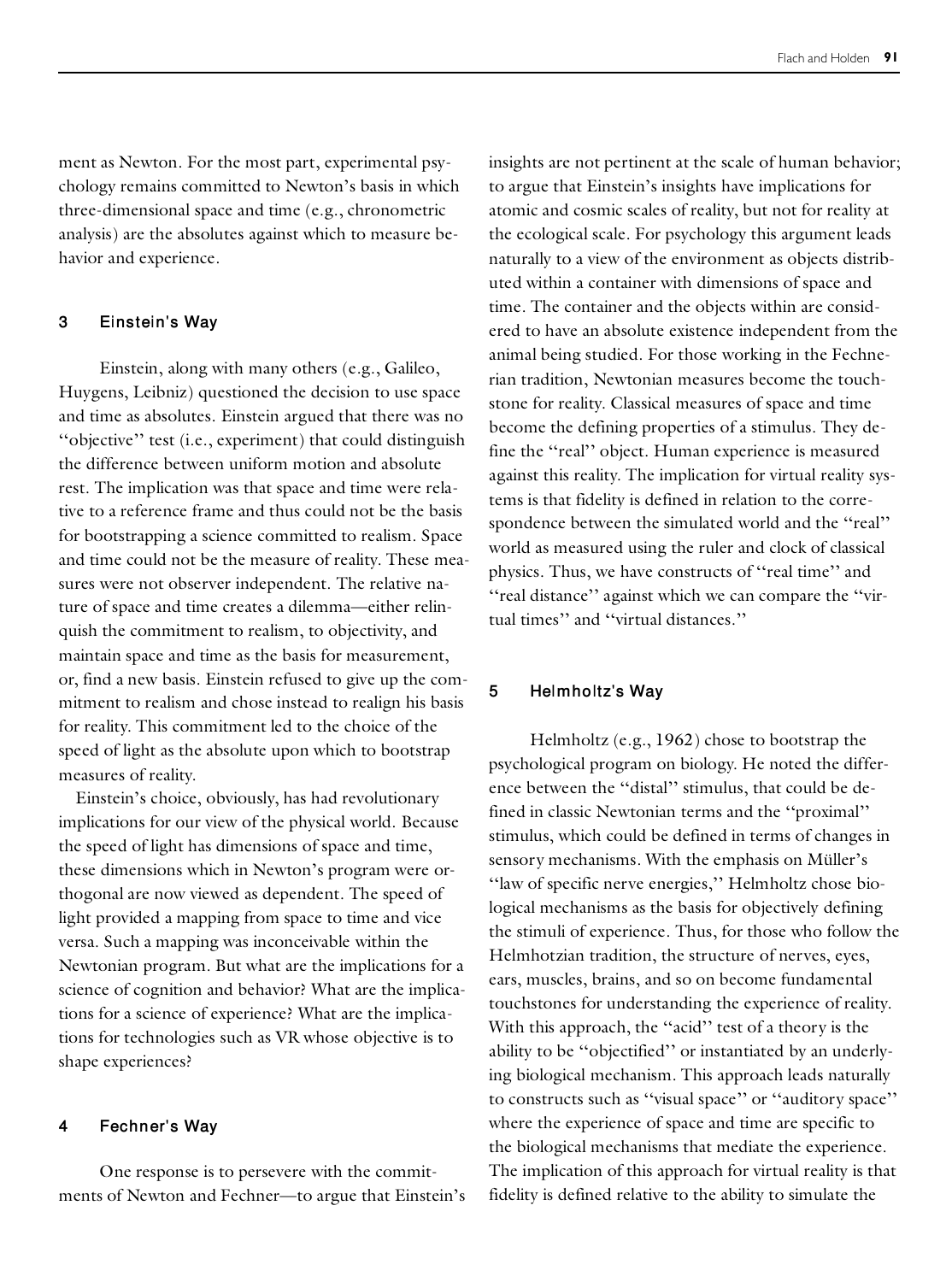biological mechanisms—the proximal stimulus. Thus, binocular and binaural inputs might be considered essential to a high-fidelity experience of space.

#### **6 Broadbent© s Way**

Broadbent (1971), Miller (1956), and others chose to emphasize principles of control and communication as the grounds for bootstrapping studies of experience. In this program the properties of communication channels and control systems provided the basis against which to measure reality. This foundation allowed the abstraction of invariant principles using information theory, control theory, and signal detection theory. For those who have followed Broadbent's lead, stimuli are defined in terms of their statistical properties (e.g., bits per second or probability density functions). With this approach, emphasis was shifted from the classical Newtonian dimensions of space and time and the biological dimensions of neural activity to dimensions that reflected the observer's expectations. The probability or likelihood of an event became a defining feature against which to measure the experience of that event. This approach suggests that information processing rate, sensitivity, bias, and stability might provide the best measures of fidelity when evaluating virtual reality systems.

## **7 Dewey© s Way**

The reflex arc idea, as commonly employed, is defective in that it assumes sensory stimulus and motor response as distinct psychical existences, while in reality they are always inside a co-ordination and have their significance purely in the part they play in maintaining and reconstituting the co-ordination. (Dewey, 1896/ 1972, p. 99)

This quote from Dewey reflects an important concern about the way the concept of feedback has been operationalized within psychology. Figure 1 attempts to illustrate this concern. Part A of the figure illustrates the conventional representation of feedback for an information processing system. This representation retains New-



**Figure 1.** *Alternative views of a closed-loop information processing system. The traditional representation (A) treats stimulus and response as distinct and external to the coordination. The alternative representation (B) illustrates Dewey's intuition that the stimulus and response are coupled within the coordination.*

ton/Fechner's view of the information processing system as contained within an environment. Stimuli and responses are seen as distinct and are represented as external to the coordination. They are of the environment, not intrinsic to the coordination. The representation in Part B is identical, in terms of control theory. However, the impression created by this representation better captures Dewey's intuitions. In this representation, stimuli and responses are intimately coupled and are at the heart of the coordination. This perspective requires a shift from properties of objects in the environment (in terms of space time or statistical properties) or from static properties of biological processing mechanisms to dynamic properties of the relationship that arises from interaction with an environment. Dewey's perspective represents a functionalist approach where action and the purposes of the action play a significant role in defining the stimuli of experience. The reality of experience is defined relative to the intentions and action capabilities of the ''actor.'' Note that in this functionalist perspective the human is no longer considered a ''passive'' observer responding to stimuli, but an active and creative force shaping the stimuli of experience. The implication of Dewey's intuitions for virtual reality are that the focus shifts to the coordination between perception and ac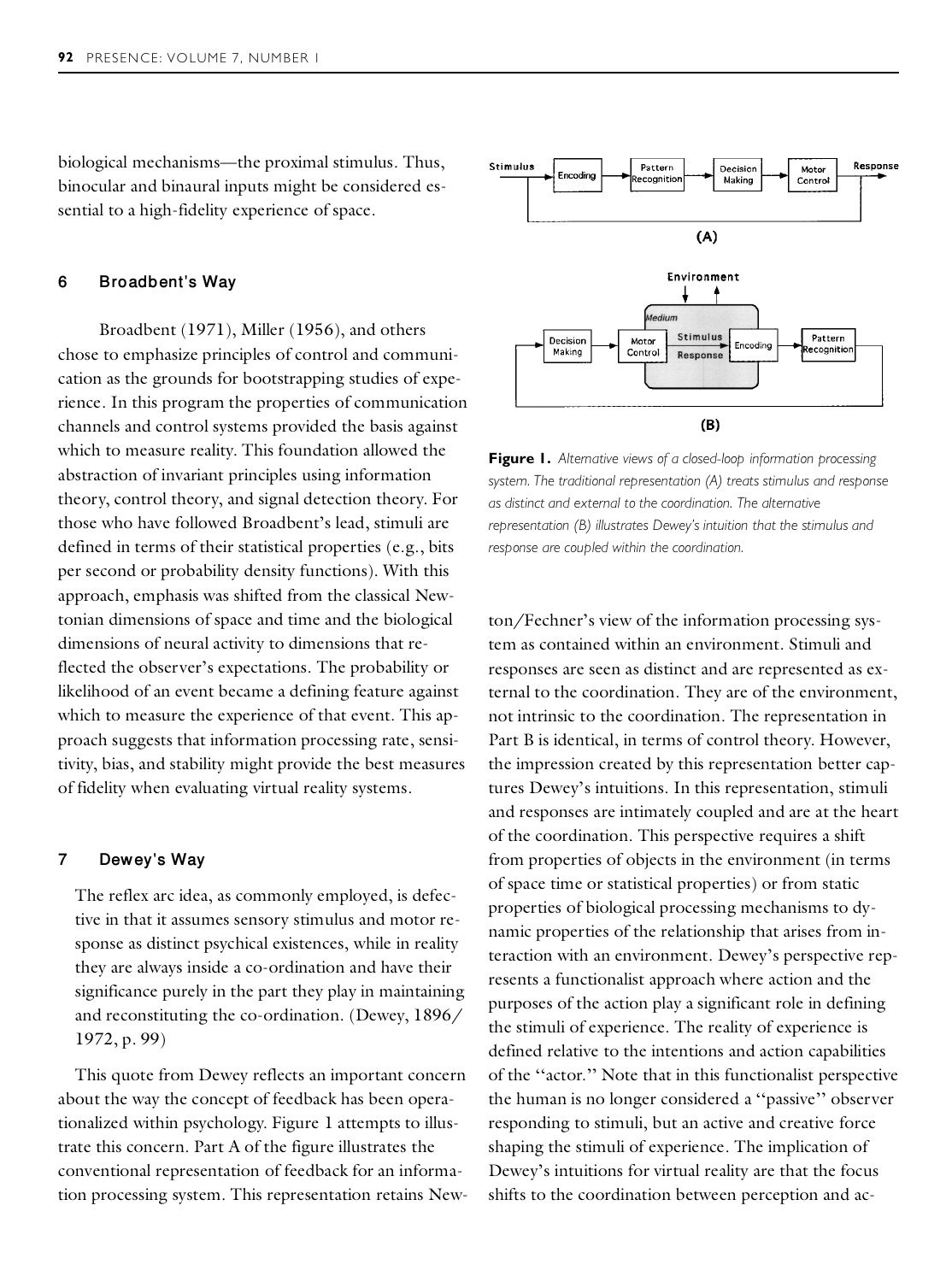tion. The measure of fidelity is the degree to which the simulation captures the richness of natural couplings between perception and action.

### **8 Gibson© s Way**

Gibson shares Fechner's goal to develop a psychophysics to account for the relation between cognition and a real physical environment. However, unlike Fechner, Gibson does not accept the Newtonian program as an appropriate basis for describing the objects of perception. He argued that ''the concept of space has nothing to do with experience. . . . Space is a myth, a ghost, a fiction for geometers'' (1979, p. 3). He continues, ''The notion of three dimensions with three axes for Cartesian coordinates was a great convenience for mathematics . . . but an abstraction that had very little to do with actual perception'' (1979, p. 148). With regard to time, Gibson wrote, ''The flow of abstract empty time, however useful this concept may be to the physicist, has no reality for an animal. We perceive not time but processes, changes, sequences'' (1979, p. 12).

Gibson shared Helmholtz's appreciation for the constraints that biological mechanisms place on perception. However, whereas Helmholtz focused on the microstructure of sensory and neural processes, Gibson focuses on the macrostructure of action. Gibson was more concerned about the biological constraints on action and how they shape and limit the functional couplings between animals and environments than upon the biological constraints on communication within a nervous system. He argued that ''information is not specific to the banks of photoreceptors, mechanoreceptors, and chemoreceptors that lie within the sense organs'' (1979, p. 243).

Gibson shares Broadbent's intuition that the invariant properties of human performance might rest with higher-order abstract properties of perception-action systems as might be described by the theory of dynamic systems. However, he had serious misgivings about whether this systems approach could be based on statistical notions of information. On the one hand, he wrote, ''What psychology needs is the kind of thinking that is

beginning to be attempted in what is loosely called systems theory'' (1979, p. 2). On the other hand, Gibson was clearly dissatisfied with traditional operationalizations of systems theory in the study of human performance. For example, he argued that ''Shannon's concept of information applies to telephone hookups and radio broadcasting in elegant ways but not, I think, to the firsthand perception of being in-the-world, to what a baby gets when first it opens its eyes. The information for perception, unhappily, cannot be defined and measured as Claude Shannon's information can be" (1979, p. 243). Also, when people responded to Gibson's concept of a perceptual system as ''nothing but a case of feedback'' he was discouraged and wrote ''people did not understand'' (1979, p. 244). Gibson chose to focus on the problem of coordination as the fundamental problem rather than on the problem of communication emphasized in the information processing program. This focus is consistent with the functional approach to cognitive systems represented by Dewey's position.

There is a notable similarity between Gibson's way and Einstein's way. The speed of light is a fundamental constraint on action. This is the touchstone upon which Einstein bootstrapped his approach to reality. In a similar way, Gibson has chosen the constraints on action as the fundamental basis for the reality of experience. The speed of light bridges space and time in Einstein's program, constraints on action bridges animal and environment in Gibson's program. The construct of affordance reflects this new fundamental basis for reality in the relationship between actor and environment. It promises an "objective" scientific program for approaching meaning. In this program meaning is not a subjective interpretation, which is the product of information processing. Rather, meaning can be objectively specified and measured in terms of the constraints on action. Constructs such as Pi numbers, in which dimensionless ratios between environmental objects and effectors serve as an objective basis for measurement, reflect this approach to meaning (e.g., Warren, 1995; Shaw, Flascher, and Kadar, 1995). It is not the absolute size of an object or an absolute distance that defines the reality of an event. Rather it is the size relative to hand size or distance relative to a mode of locomotion. Note while this approach measures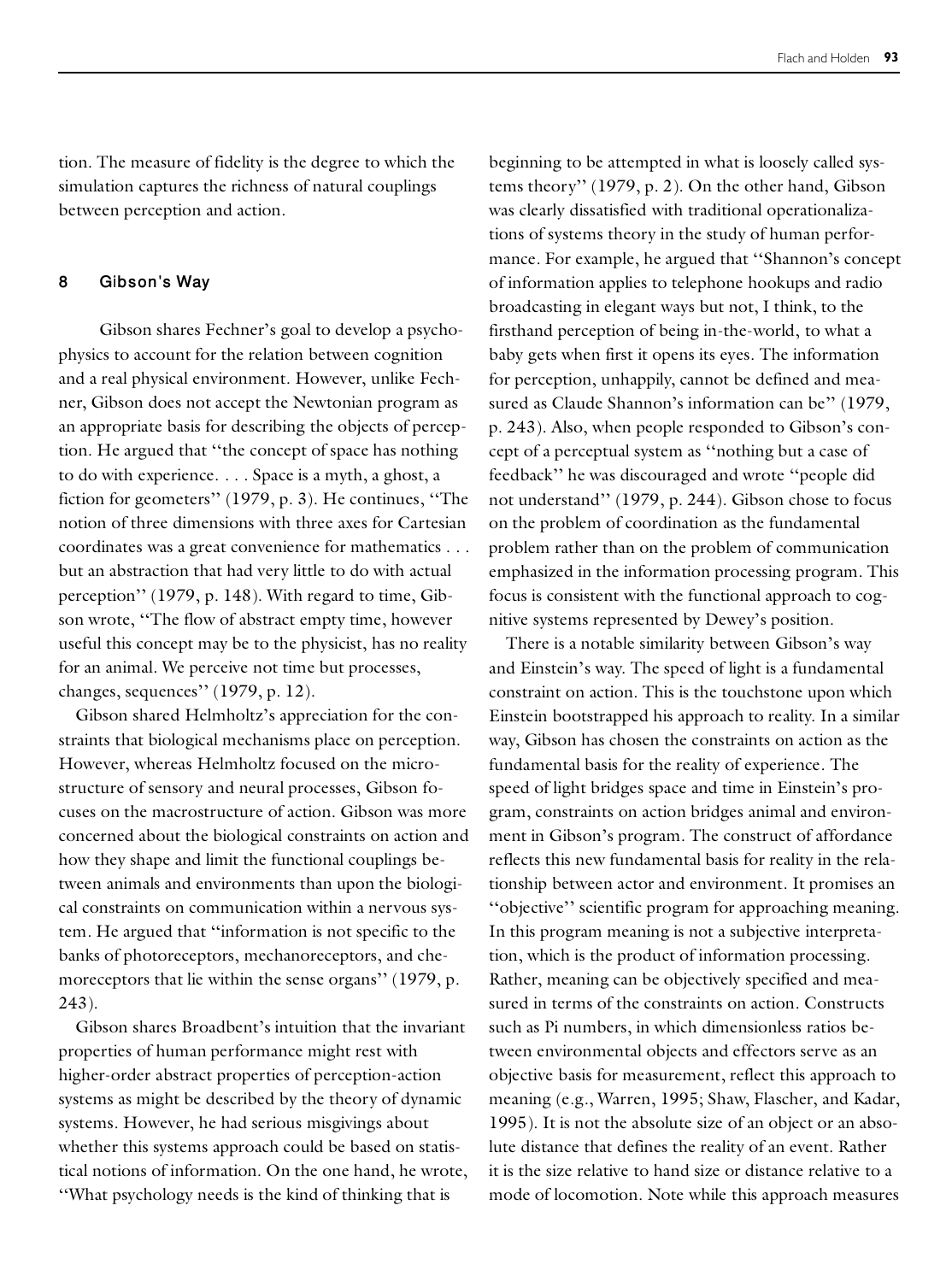objects and events ''relative'' to an actor, it is no less objective than other physical approaches to measurements. The ''invariants'' of reality are considered to be objective actor-dependent properties of events, not observer-independent properties.

Einstein and Gibson's program are similar in another respect. Whereas the Newtonian program described the world in terms of interactions between particles, Einstein chose to describe the world in terms of fields. Field descriptions give preeminence to abstract relations as the fundamental basis of causality. In other words, constraints become fundamental. This shift from particle descriptions to field descriptions is clearly reflected in Gibson's constructs such as ''safe field of travel'' and ''optical flow field.'' Kugler and Turvey's (1987) model of termite nest building and Kirlik's (1995) model of skill in a helicopter simulation are important examples that illustrate the power of field descriptions. As Feynman (1965) has noted, equations based on Newton's laws (particles), fields, or minimum principles are mathematically equivalent. However, they are ''completely unequivalent when you are trying to guess new laws'' (p. 53). Physics has discovered that field theories have led to better guesses about laws of ''matter.'' In a similar vein, the ecological approach to psychology is betting that field theories will lead to better guesses about the laws of ''what matters.''

The emphasis on constraints as fundamental is also reflected in the movement of ecological psychology toward nonlinear dynamics as a language for describing the coordination (e.g., Beek, 1989; Haken, 1988; Kelso, 1995; Thelen, 1995). The phase space representations are images of the dynamic constraints on coordination. In this respect, the following quote from Haken (1988) reflects a shift from Shannon's notion of information as constraints on transmission rate, to a theory of information that more directly relates to the constraints on coordination.

The concept of information is a rather subtle one . . . information is linked not only with channel capacity or with orders given from a central controller to individual parts of a system—it can acquire also the role of ''medium'' to whose existence the individual parts of a system contribute and from which they obtain specific

information on how to behave in a coherent, cooperative fashion. At this level, semantics may come in. (p. 23)

The implication of Gibson's approach for virtual reality is a focus on the coupling between perception and action as the focal point of design. From this perspective it is the dynamic interplay between visual, acoustic, and tactile feedback and the actions of looking around and manipulating objects that determines the fidelity of a simulation. Smets (1995) characterizes this perspective and the implications for design for telepresence in terms of a shift from a focus on properties of an image to concern for properties of flow, from focus on motion parallax to focus on *movement parallax.* From this perspective, action takes precedence. The experience depends more on what can be "done" than on the quality of visual or acoustic images. In this perspective the experience of space is determined by the degrees of freedom on action, rather than by the resolution or dimensionality of the displays. This does not mean that the display of information is irrelevant, any more than Einstein's choices made Newton's calculus irrelevant. Rather, it is a question of precedence. For Gibson's way, action takes precedence. It fixes the coordinate system against which invariant properties of perception and action can be discovered.

For Gibson's way the reality of experience is grounded in action. Thus, in the design of experiences in virtual environments the constraints on action take precedence over the constraints on perception. This approach predicts that the experience of space will depend more on the mode of locomotion than on the visual and acoustic images. The reality of a surface will be in its implications for action (e.g., does it impede locomotion) rather than in its appearance (e.g., does it look like a wall). In this approach, the reality of experience is defined relative to functionality, rather than to appearances.

#### **9 Summary**

As noted in the introduction, a primary goal of this article is to challenge those interested in designing virtual environments to consider possible foundations for